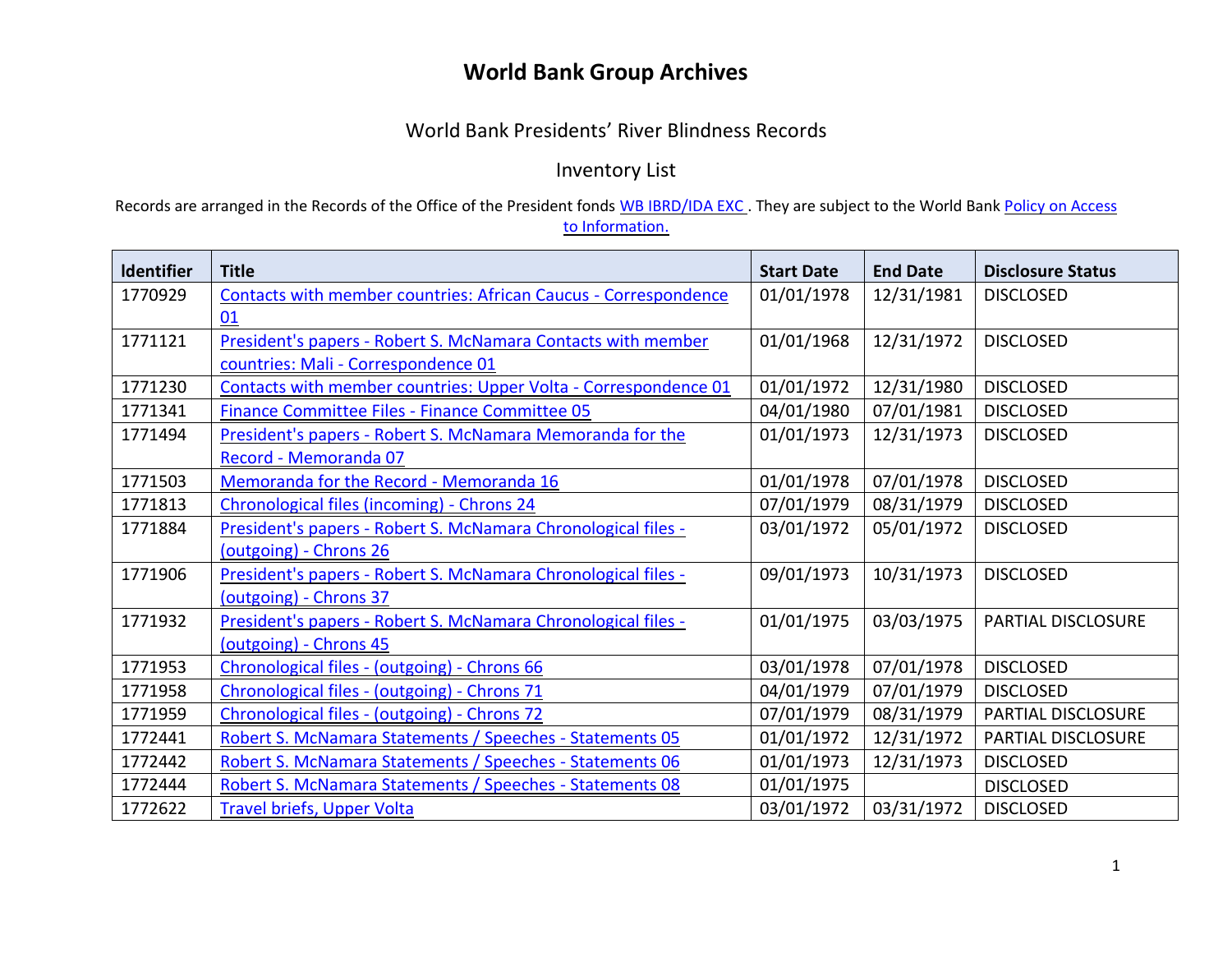## **World Bank Group Archives**

| 1772505 | <b>Travel briefs, Ivory Coast</b>                                      | 02/01/1969 | 03/03/1969 | <b>DISCLOSED</b>    |
|---------|------------------------------------------------------------------------|------------|------------|---------------------|
| 1772507 | <b>Travel briefs, Western Africa</b>                                   | 02/01/1969 | 03/03/1969 | <b>DISCLOSED</b>    |
| 1772619 | Travel Briefings: Congo, Central African Republic, Niger, Upper Volta, | 03/01/1972 | 03/31/1972 | PARTIAL DISCLOSURE  |
|         | and Mali - Travel briefs, Congo                                        |            |            |                     |
| 1772621 | Travel Briefings: Congo, Central African Republic, Niger, Upper Volta, | 03/01/1972 | 03/31/1972 | <b>DISCLOSED</b>    |
|         | and Mali - Travel briefs, Niger                                        |            |            |                     |
| 1772623 | Travel Briefings: Congo, Central African Republic, Niger, Upper Volta, | 03/01/1972 | 03/31/1972 | <b>DISCLOSED</b>    |
|         | and Mali - Travel briefs, Mali                                         |            |            |                     |
| 1772840 | <b>Travel briefs, Ivory Coast</b>                                      | 11/01/1977 | 12/01/1977 | <b>DISCLOSED</b>    |
| 1772856 | Travel briefs, Japan 01                                                | 06/01/1978 | 07/01/1978 | <b>DISCLOSED</b>    |
| 1772930 | Caio Koch Weser - Travel Briefings: West Africa (Nigeria, Ivory Coast, | 11/01/1977 | 12/01/1977 | <b>DISCLOSED</b>    |
|         | Liberia, Guinea, The Gambia, and Senegal) Travel briefs: Ivory Coast   |            |            |                     |
|         | 01                                                                     |            |            |                     |
| 1773173 | Daily schedules - Daily schedules 15                                   | 01/01/1975 | 07/01/1975 | <b>DISCLOSED</b>    |
| 1633229 | Clausen Papers - World Health Organization [WHO] -                     | 08/04/1982 | 07/16/1985 | <b>DISCLOSED</b>    |
|         | Correspondence - Volume 1                                              |            |            |                     |
| 1629773 | Clausen Papers - General Correspondence - Correspondence 09            | 01/01/1984 | 12/31/1986 | PARTIAL DISCLOSURE  |
|         | (Onchocerciasis Control Programme)                                     |            |            |                     |
| 1773392 | President A. W. Clausen Itinerary / Briefing files: Cameroon, Guinea,  | 04/01/1985 | 12/01/1985 | <b>ELIGIBLE FOR</b> |
|         | and Mali, June 1985 - Correspondence 01                                |            |            | <b>DISCLOSURE</b>   |
| 1773553 | President A. W. Clausen Itinerary / Briefing files: Ghana, December    | 12/01/1983 | 12/31/1983 | <b>ELIGIBLE FOR</b> |
|         | 1983 - Correspondence 01                                               |            |            | <b>DISCLOSURE</b>   |
| 1773554 | President A. W. Clausen Itinerary / Briefing files: Ghana, December    | 10/01/1983 | 12/31/1983 | <b>ELIGIBLE FOR</b> |
|         | 1983 - Correspondence 02                                               |            |            | <b>DISCLOSURE</b>   |
| 1773558 | President A. W. Clausen Itinerary / Briefing files: Guinea, June 1985  | 10/01/1984 | 07/01/1985 | <b>ELIGIBLE FOR</b> |
|         | - Correspondence 01                                                    |            |            | <b>DISCLOSURE</b>   |
| 1773560 | President A. W. Clausen Itinerary / Briefing files: Guinea Bissau,     | 11/01/1983 | 01/31/1984 | <b>ELIGIBLE FOR</b> |
|         | December 1983 - Correspondence 01                                      |            |            | <b>DISCLOSURE</b>   |
| 1773587 | President A. W. Clausen Itinerary / Briefing files: Ivory Coast, April | 04/01/1982 | 05/31/1982 | <b>ELIGIBLE FOR</b> |
|         | 1982 - Correspondence 01                                               |            |            | <b>DISCLOSURE</b>   |